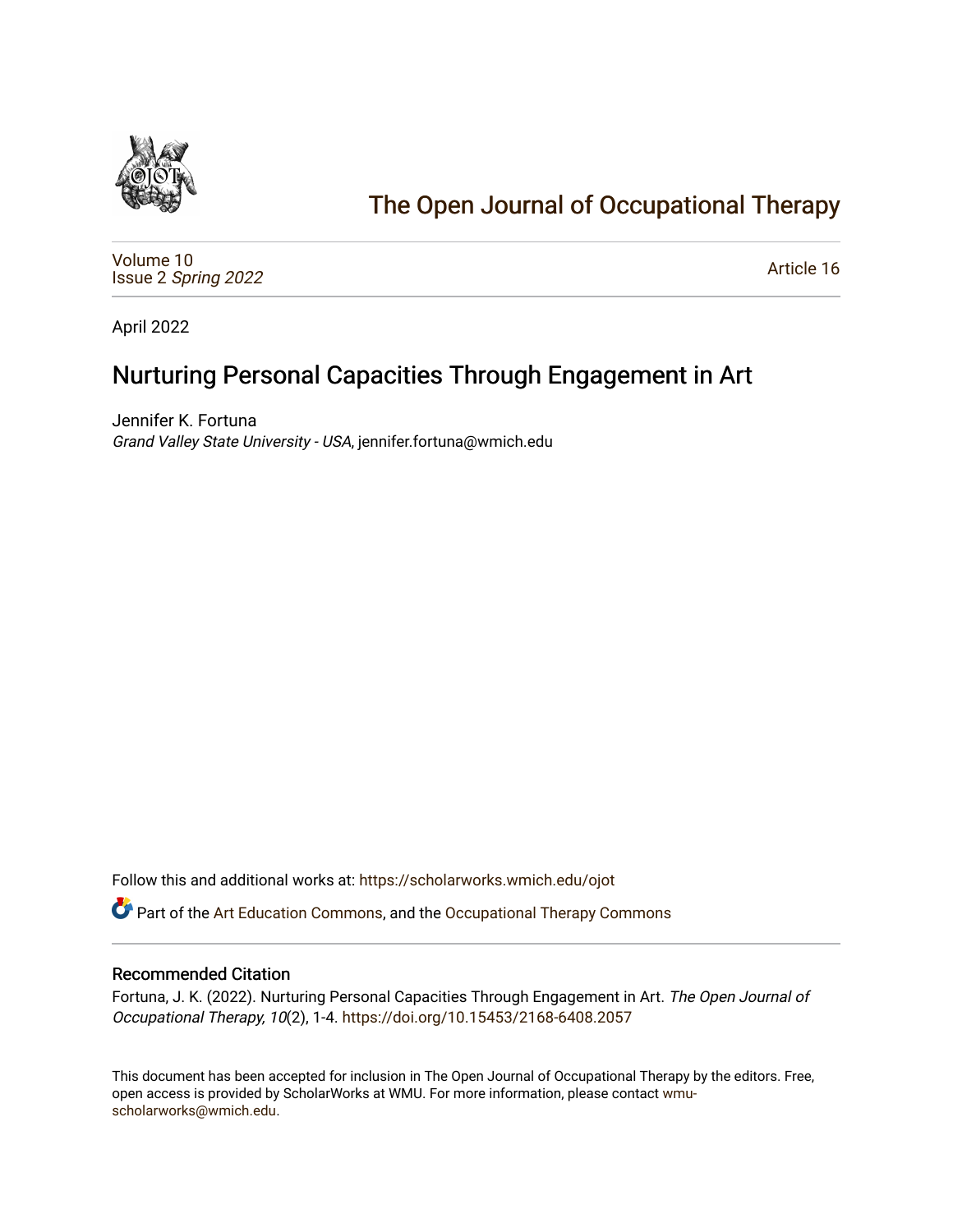# Nurturing Personal Capacities Through Engagement in Art

## **Abstract**

Andy Wunderlin, an artist based in Vicksburg, MI, provided the cover art for the Spring 2022 edition of The Open Journal of Occupational Therapy (OJOT). "Tree with Birds" is a 10" x 13" drawing made from colored pencil (see Figure 1). Andy's style is uniquely photorealistic. His work involves meticulous attention to detail. Each piece takes between 6 months and 2 years to complete. For Andy, drawing provides a powerful source of motivation and purpose. Art has played an important role in the development of Andy's personal capacities and potential.

## Keywords

Occupational Therapist, Occupational Therapy, Art, Drawing, Autism, Andy Wunderlin

Credentials Display [Jennifer Fortuna, PhD](http://scholarworks.wmich.edu/boardprofiles/20/), OTR/L

Copyright transfer agreements are not obtained by The Open Journal of Occupational Therapy (OJOT). Reprint permission for this Occupation and the Artist should be obtained from the corresponding author(s). Click [here](https://scholarworks.wmich.edu/ojot/policies.html#rights) to view our open access statement regarding user rights and distribution of this Occupation and the Artist. DOI: 10.15453/2168-6408.2057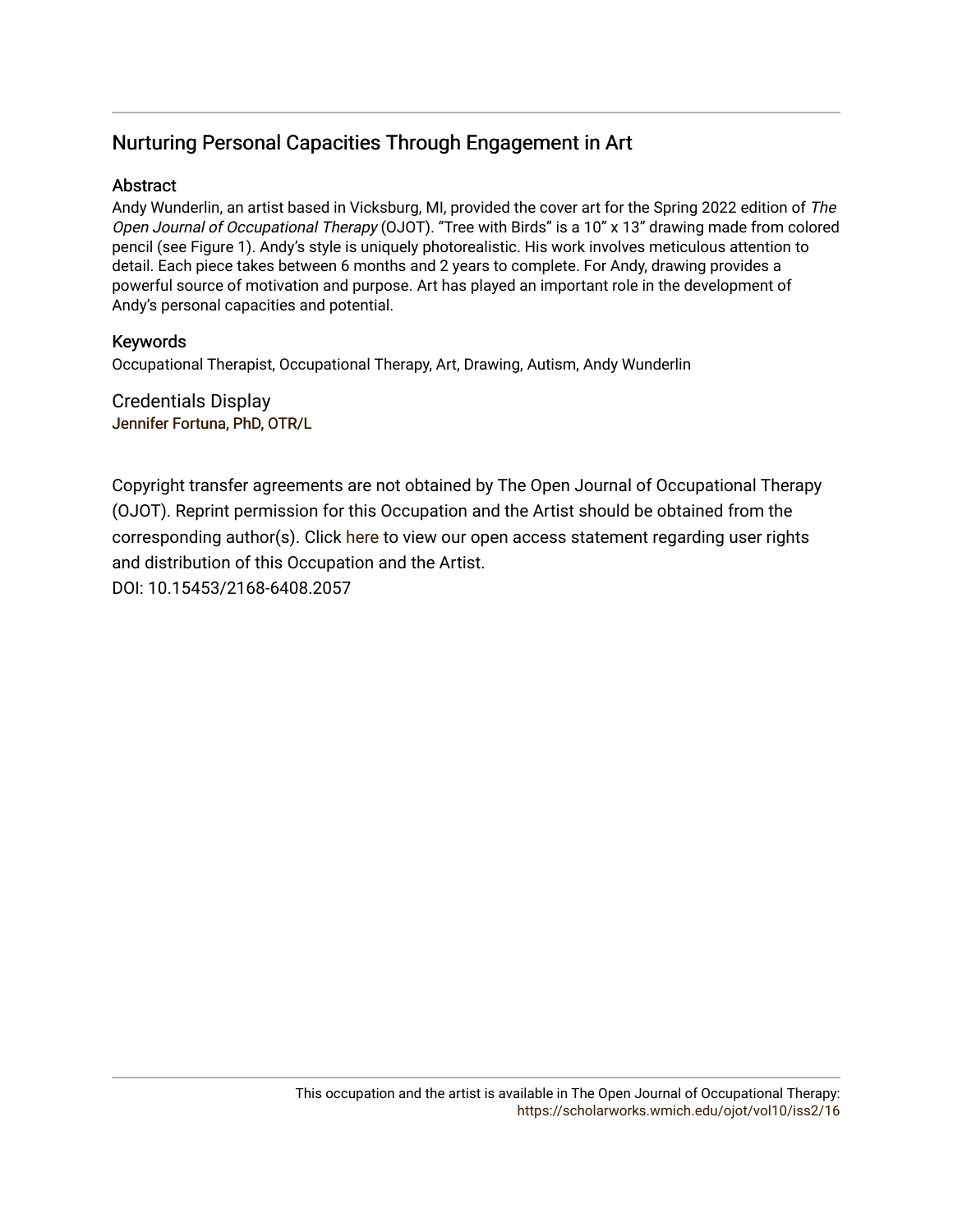Andy Wunderlin is a kind and thoughtful person who loves to please others. Andy faced several challenges early in life. He was born with a visual impairment that limits his usable vision to the central visual field in one eye. As a child, Andy was diagnosed with autism spectrum disorder (ASD). This diagnosis led to challenges associated with behavior and communication. Supportive family and friends have nurtured Andy's artistic abilities. Art has played an important role in the development of Andy's personal capacities and potential.

ASD is a developmental disability characterized by persistent challenges with social communication and interaction and restricted interests or repetitive behaviors (Centers for Disease Control, 2022). Autism is considered a spectrum disorder because skills and abilities may range from severely impaired to gifted. Many people with autism struggle with communication, but they are skilled in other areas, such as art. In the book *Drawing Autism* (2014), author Jill Mullin celebrates the creative individuality of artists on the autism spectrum. In the foreword, Temple Grandin describes three types of specialized autistic minds: visual thinkers, pattern thinkers, and word specialized minds. Artistic skills and abilities differ based on the type of specialized mind. For example, the art of visual thinkers is often photorealistic. Pattern thinking is a more abstract form of visual thinking. The artistic style of pattern thinkers is more abstract and impressionist. According to Grandin, some pattern thinkers have visual

processing problems that change their art in **Figure 1**  beautiful ways (Mullin, 2014). Finally, word specialized minds are often good with words but not interested in art. Grandin believes that regardless of the type of specialized mind, the skills and abilities of artists with autism need to be nurtured. Andy is a young man with autism whose artistic ability was nurtured by family and friends. Engaging in art helped Andy develop skills and abilities in other areas of life.

Andy, an artist based in Vicksburg, MI, provided the cover art for the Spring 2022 edition of *The Open Journal of Occupational Therapy* (OJOT). "Tree with Birds" is a  $10"$  x  $13"$  drawing made from colored pencil (see Figure 1). Andy's style is uniquely photorealistic. His work involves meticulous attention to detail. Each piece takes between 6 months and 2 years to complete. For Andy, drawing provides a powerful source of motivation and purpose. Art has played an important role in the development of Andy's personal capacities and potential.

When Andy was 20, his parent passed away

*Cover Art for OJOT, Vol 10, No 2, Spring 2022* 



unexpectedly. Unable to live alone, Andy moved in with his aunt and uncle, Brian and Shannon Penny. They enrolled him in the Kalamazoo Regional Educational Service Agency (KRESA) Young Adult Program. Andy took classes at KRESA for 6 years. One of his classes was art. "Andy's interest in art was fostered when he enrolled at KRESA," said Shannon. Research has shown visual arts education and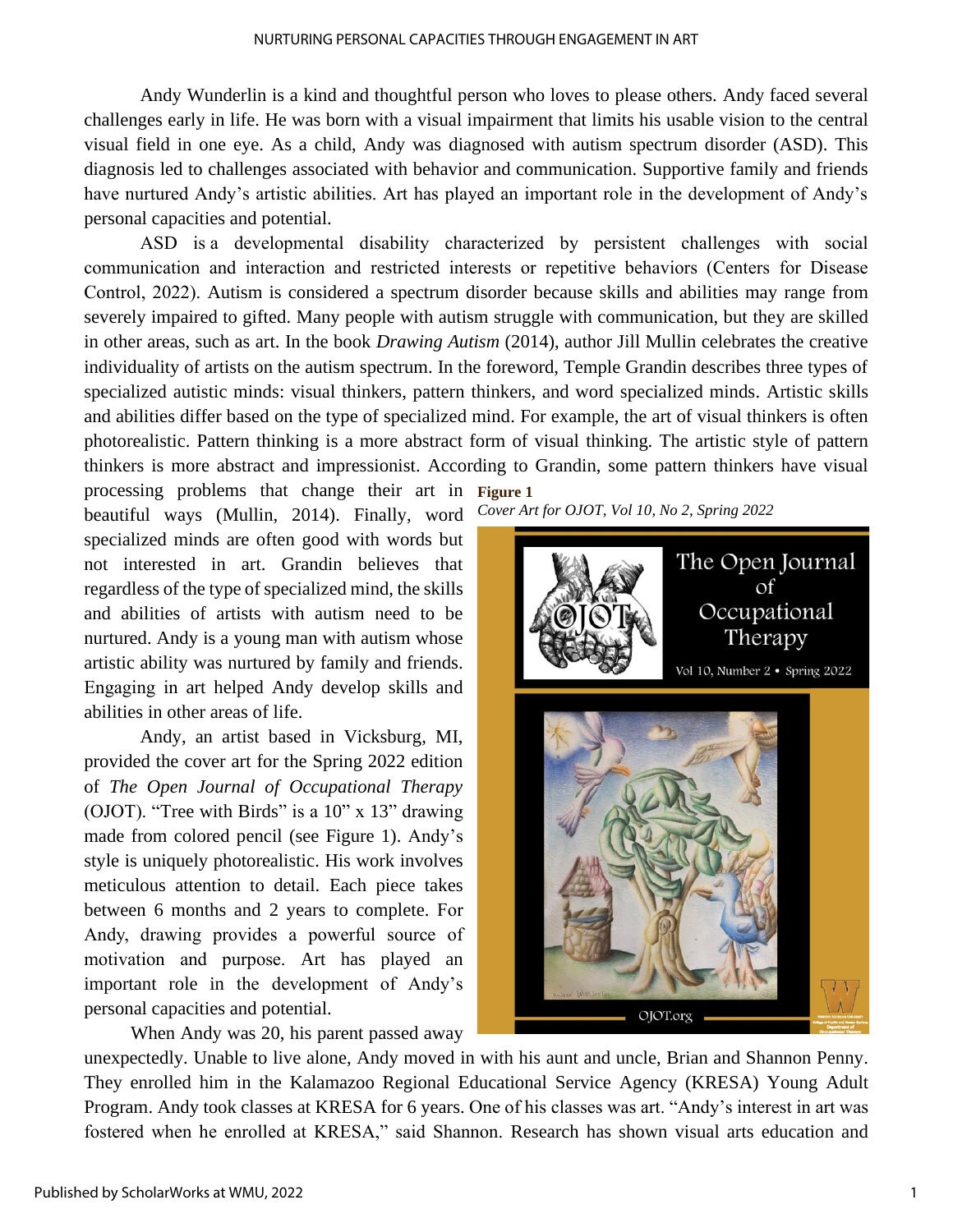exhibition promotes self-esteem and social communication skills in children with ASD (Cevirgen et al., 2018). "The transition to KRESA was a huge step in Andy's development and love for art," said Shannon. "Tree" was Andy's first drawing (see Figure 2). Art has become an essential part of Andy's daily routine. He spends 4 hr drawing every day. According to Wilcock (1993), one function of engagement in meaningful occupations is to exercise personal capacities that enable humans to flourish. Personal capacities are rooted in human potential. With each drawing, Andy revealed his potential as an artist.

Through art classes at KRESA, Andy continued developing his artistic capacities. Over time, his style evolved from straightforward to photorealistic. Andy incorporates light and shadow to add dimension to his drawings. His use of color and line create a unique texture that appears both soft and pixelated. "Andy likes to make his drawings look computer generated," said Shannon. His work involves meticulous attention to detail. "Underwater Scene" is a 10" x 13" drawing made from colored pencil (see Figure 3). Andy recently tried watercolor painting. Although he was able to produce a finished product much faster, Andy prefers drawing over painting. Based on Grandin's examples of specialized autistic minds, Andy's artistic skills and abilities most closely align with visual thinking (Mullin, 2014). While many photorealists depend heavily on photographs, Andy's inspiration comes from images in his mind. "I think about it; then I draw it," he said. "I like that I can see something and draw it exactly how it is."

Andy enjoys giving his drawings to family and friends. For Andy, art provides a powerful source of motivation and purpose. "When I am drawing, I feel grateful to be an artist and to make drawings for people," he said. According to Yerxa

**Figure 2** 

*"Tree" by Andy Wunderlin*



**Figure 3**  *"Underwater Scene" by Andy Wunderlin*



(1998), "The human spirit for activity is actualized, in a healthy way, through engagement in occupation: self-initiated, self-directed activity that is productive for the person (even if the product is fun) and contributes to others" (p. 412). Engaging in art has empowered Andy to develop life skills in other areas, such as communication and social participation. In 2021, he had an art show at an ice cream shop in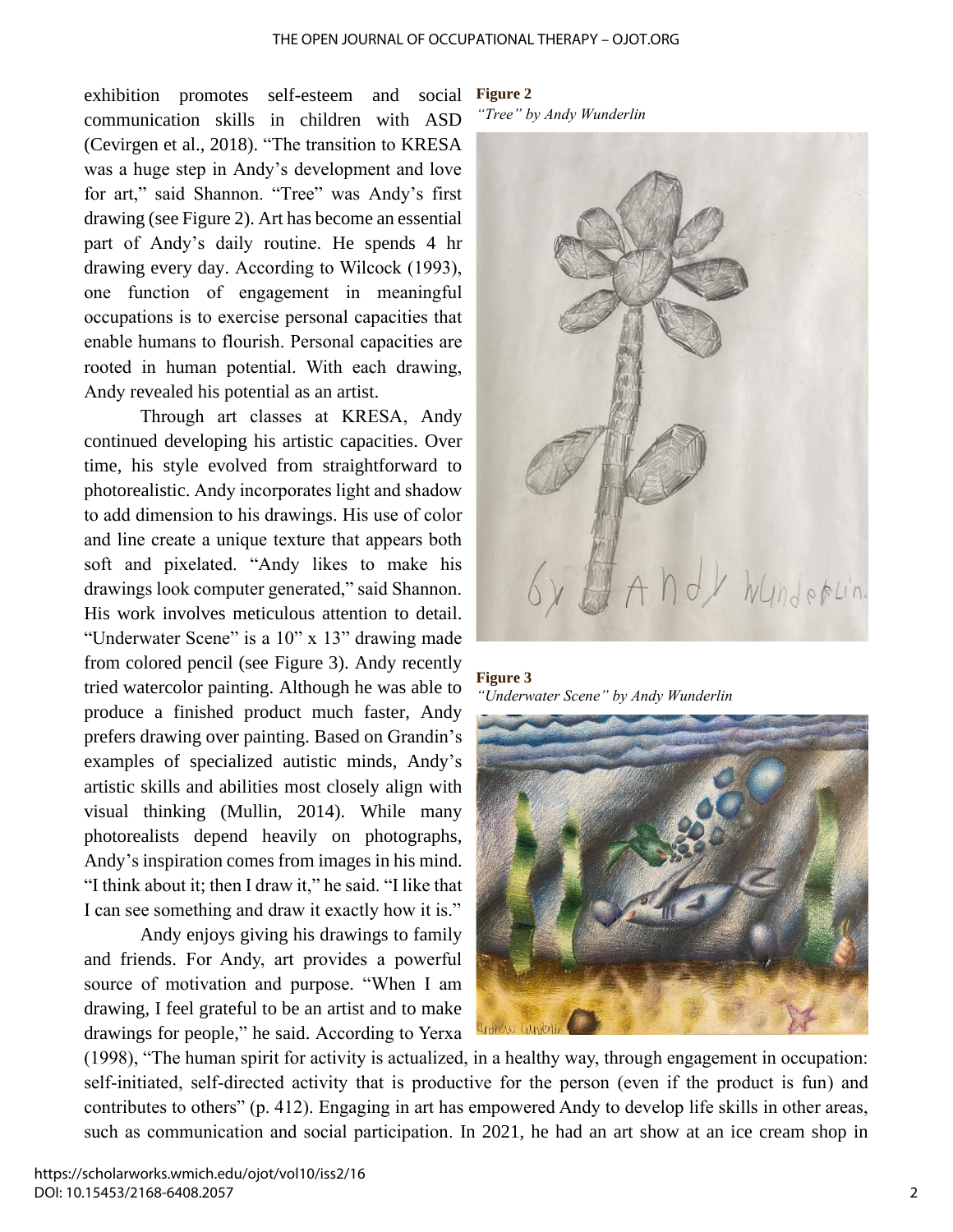Kalamazoo, MI. Andy hosted a meet-and-greet where he spoke to community members who came to see his work. "Andy has such a sense of accomplishment and pride in his artwork," said Shannon. "This experience allowed him to have conversations and speak with strangers that he would not have been able to otherwise." For people with autism, visual arts offer alternative systems of meaning and communication (Furniss, 2008; Roth, 2020).

Andy's favorite subjects to draw include scenes from nature (e.g., trees and birds), fruits and vegetables, and pawn pieces from board games. According to Grandin, people with autism often become fixated on their favorite things and draw them over and over again (Mullin, 2014). Therefore, artists with autism need to be directed. To address this, Grandin suggests encouraging the artist to draw something related to the subject of interest. For example, drawing a bird's nest in the tree. Taking regular art classes at KRESA provided the direction Andy needed to continue developing his artistic abilities.

Brian played an important role in fostering Andy's creativity. He began incorporating Andy's interests to engage him in creative projects. For example, Andy has always held strong admiration for Mr. Rogers. "I like that Mr. Rogers is a nice guy," he said. In 2009, Brian and Andy created a short film entitled "Mr. Andy's Neighborhood." The script resembled the show *Mister Rogers' Neighborhood*. In the film, Andy plays the role of Mr. Rogers while Brian portrays Mr. McFeely and X the Owl. In the

opening scene, Andy sings the song "Won't You **Figure 4**  Be My Neighbor" while donning a red cardigan and house shoes. Soon, Mr. McFeely appears at the door with a speedy delivery. Andy continues engaging with the audience by reading a book. The film ends with a visit to the Neighborhood of Make Believe, where Andy encounters X the Owl. Andy and Brian invested a lot of time in the film. "The video took several months to edit, but not as long as doing my art," said Andy. In addition to Mr. Rogers, Andy greatly admires Bob Ross. "He is my favorite artist," said Andy. "I like that he's an artist like me, and he's a nice guy like Mr. Rogers."

Andy lived with Brian and Shannon for 15 years. With support from family, he moved into an apartment. While at home, Andy enjoys taking walks, reading books, watching movies, and working on jigsaw puzzles. He plans to continue making drawings that he can give to family and friends. Andy's favorite drawing is a self-portrait he created at KRESA (see Figure 4). His goal for the future is to draw portraits and give them away. Through art, Andy continues to reveal his true potential.

*Photo of Andy Wunderlin Holding a Self-Portrait*